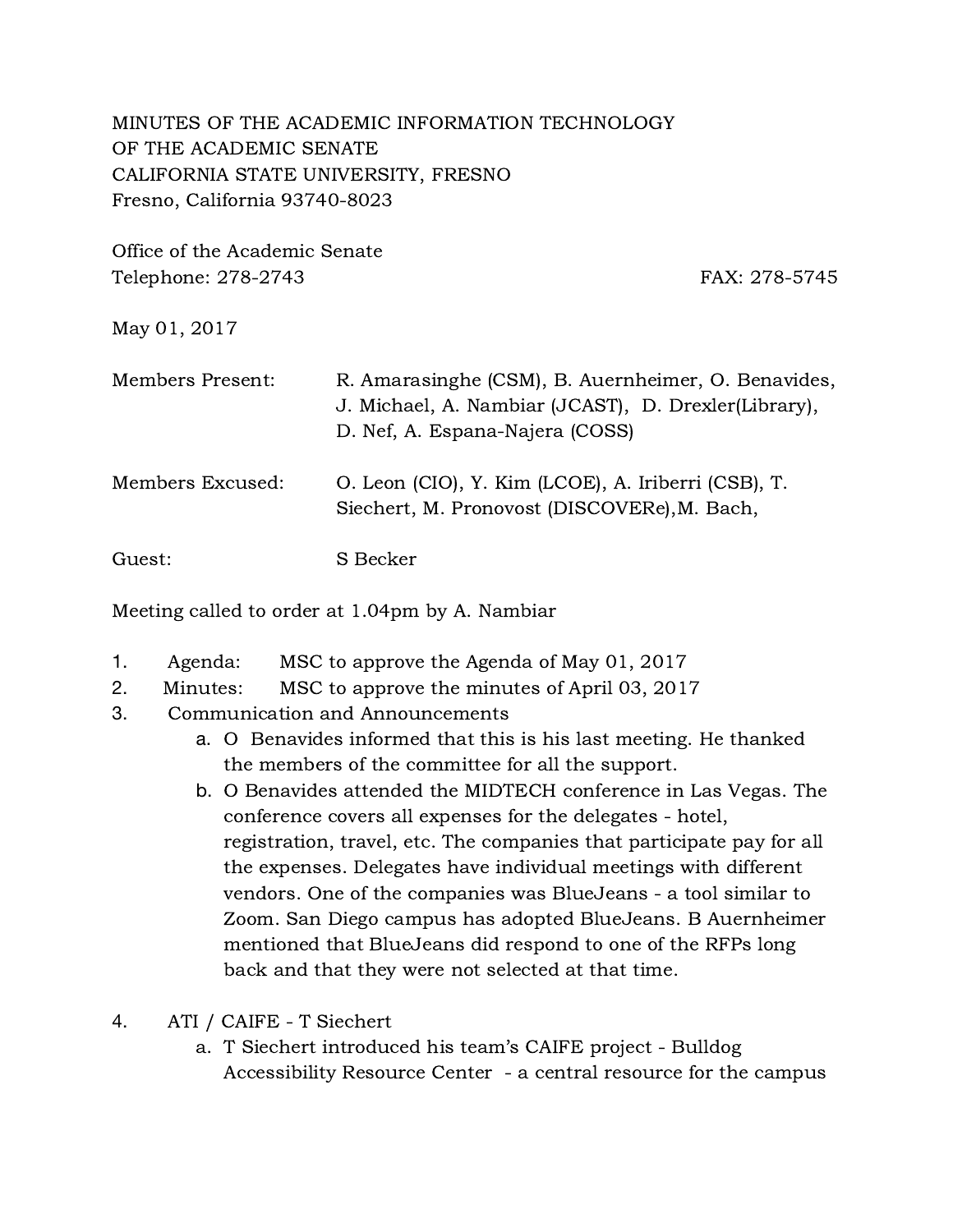with capacity, collaboration, coordination and facilitation objectives.

- i. Capacity This organization can advocate for support and additional resources.
- ii. Collaboration This organization will collaborate with CFE, SSD, HR, Procurement and Web Services to support them and help them
- iii.Facilitation This organization will facilitate campus accessibility training both in-person, in the classroom and online

O Benavides inquired how it compares to other campuses. T Siechert mentioned that it would be unique in the sense that it covers all parts of the organization. The suggestion would be for this organization to live under TS and report to O. Leon (CIO). This will be presented to the Cabinet in two weeks.

- 5. Horizon Report S Becker
	- a. NMC is a community of organizations focused on advancing teaching and learning. The Horizon report is one of the major products that is popular.
	- b. The process for preparing the report was discussed.
	- c. O Benavides inquired about the countries involved. S Becker mentioned that it varies from report to report.
	- d. J. Michael mentioned that the talk was helpful
	- e. O Benavides mentioned that at a recent conference, he encountered examples of kids starting companies. He mentioned that companies shared that use of data is one of the most important thing for the future. S Becker mentioned that data tends to live in silos and hence a holistic data integration is often a challenge. S Becker mentioned that NMC is putting out a scalable toolkit on various topics for higher education in June.
	- f. O Benavides inquire about Henderson Prize. S Becker shared that Don Henderson is the longest serving board member and a prize is given every other year for outstanding educator.
- 6. Technology Services J Michael
	- a. Migration seems to be going well.
	- b. R Amarasinghe mentioned that web forms seem to be having some issues.